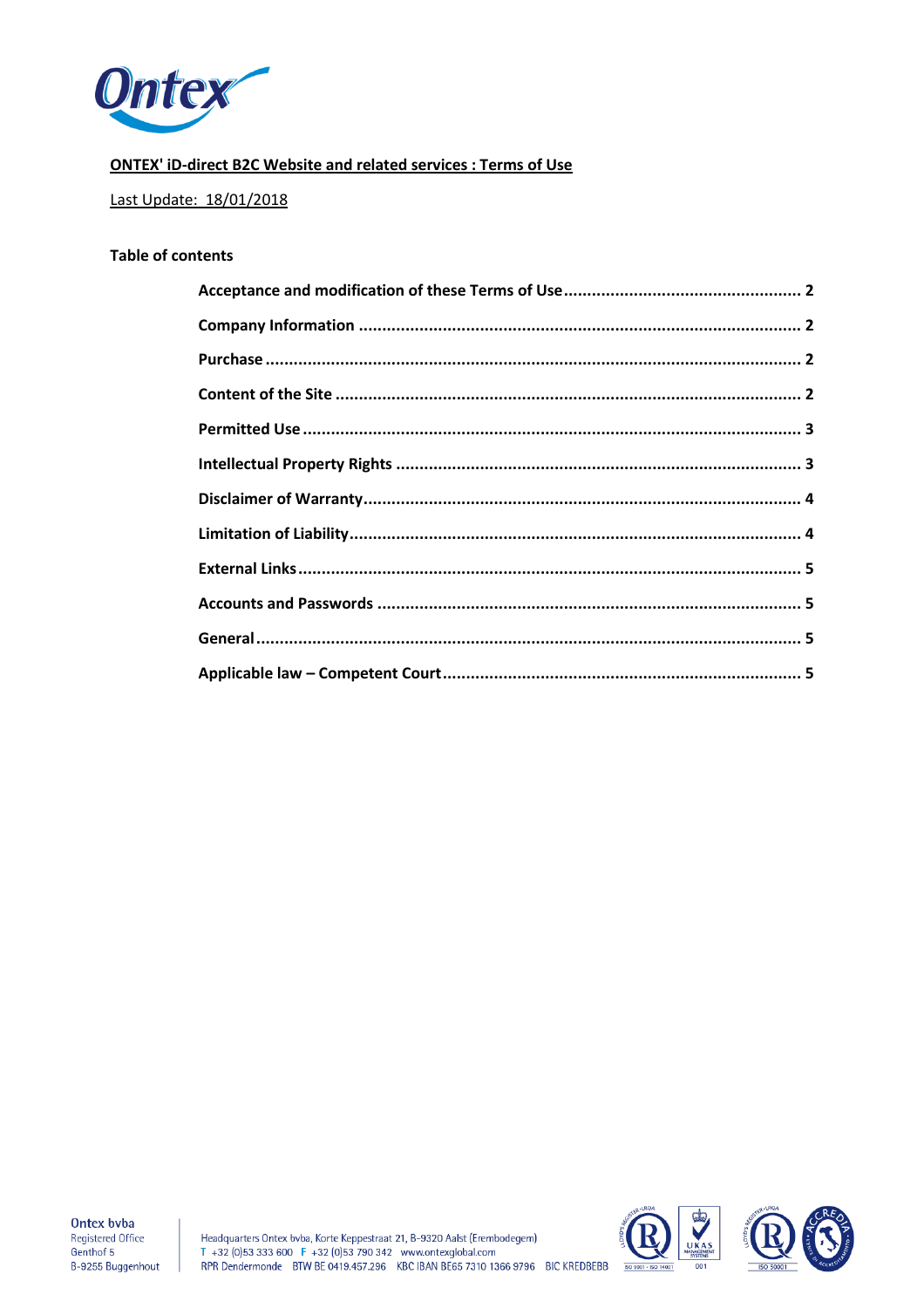

#### <span id="page-1-0"></span>**Acceptance and modification of these Terms of Use**

By accessing and using this<http://www.id-direct.com/ukb2c/en/home.html> Website, or by clicking on "ACCEPT", you acknowledge that you have read, understood, and agree to be bound by these Terms of Use. If you do not accept these Terms of Use you are not authorized to use this Website.

If you are entering into these Terms of Use on behalf of a company or institution, you hereby agree – and declare and represent that the company or institution you represent (hereinafter, collectively, the "User") agrees – to these Terms of Use.

ONTEX may revise these Terms of Use at any time and such modification will be effective upon posting to the Website. We shall notify you of the change to these Terms of Use by updating the effective date at the top of these Terms of Use. You agree to be bound by any such revisions and should therefore visit this page every time you visit the Website to determine the current terms to which you are bound.

Where required by applicable law, you will be given reasonable notice notified by email of the changes. Your continued use of the Website after any modifications to these Terms of Use come into force shall indicate your agreement with such modified terms.

## <span id="page-1-1"></span>**Company Information**

This Website is operated by: Ontex BVBA Genthof 5 9255 Buggenhout Belgium VAT BE 0419.457.296 RPR/RPM Gent Division Dendermonde Email : shopUK@ontexglobal.com Phone : 0800 389 6185

#### <span id="page-1-2"></span>**Purchase**

Any purchase of products from ONTEX on the Website will be subject to ONTEX' Terms and Conditions of sale that you will be requested to accept before placing any order on the Website.

## <span id="page-1-3"></span>**Content of the Site**

The information relating to ONTEX and its products and services on this Website is provided subject to the following conditions:

- Information on this Website is provided as is. ONTEX makes no warranties or representations about the accuracy or completeness of this Website content. To the fullest extent permitted under applicable law, ONTEX nor any of its contractors or employees shall be liable for any direct, incidental, consequential, indirect or punitive damages arising out of access to or use of any content of this Website, in accordance with sections "Disclaimer of Warranty" and "Limitation of Liability" below.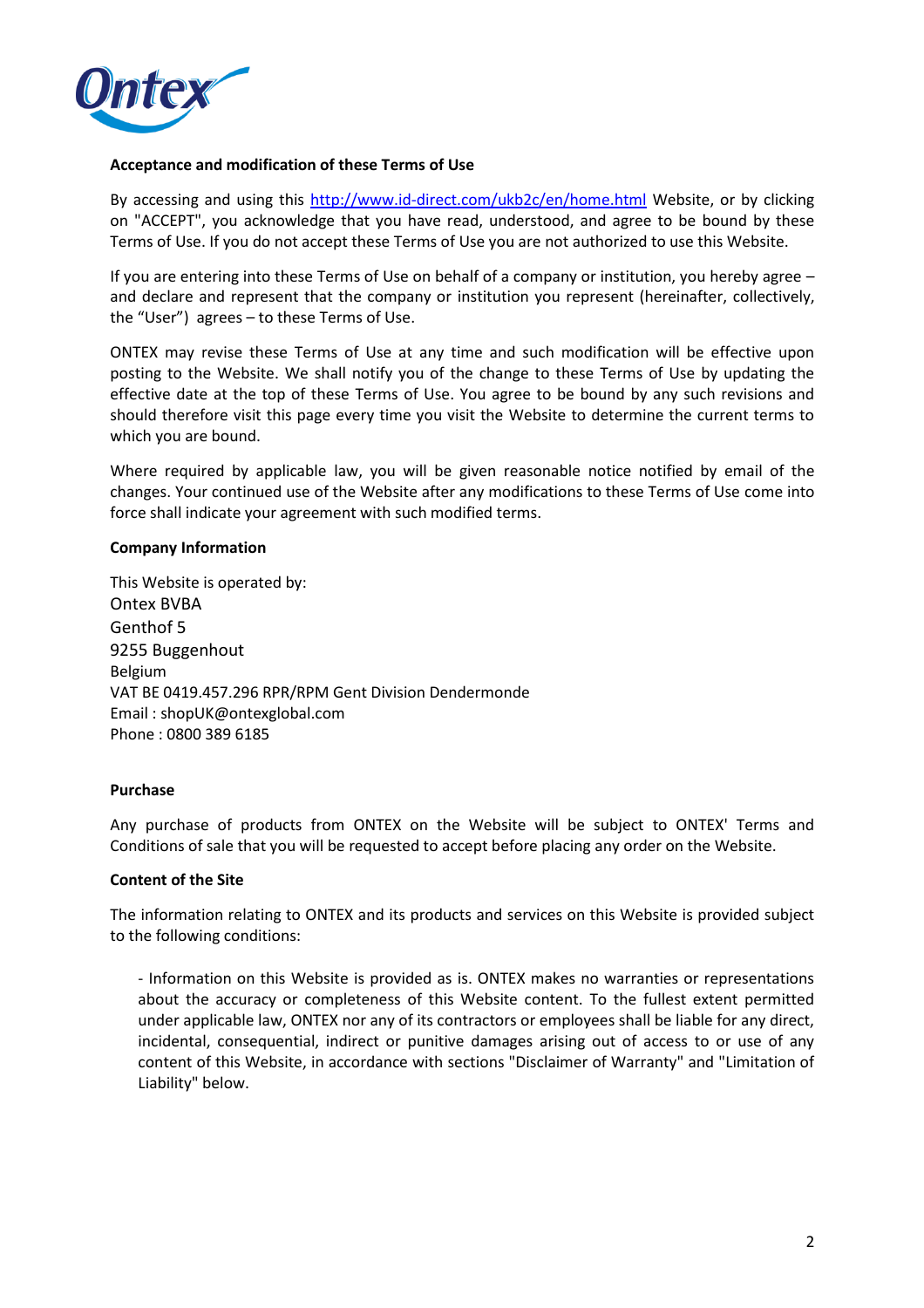

- ONTEX reserves the right to make additions, deletions, or modifications to the information contained on the Website at any time, to (temporarily or permanently) block the access to the Website or to shut down the Website, without any prior notification, in order to perform maintenance and/or to implement any improvement and/or modification on the Website.

- Whilst ONTEX makes all reasonable attempts to exclude viruses from this Website, it cannot ensure such exclusion and no liability is accepted for viruses. Thus, you are recommended to take all appropriate safeguards before downloading information from this Website.

- ONTEX intends to update the Website on a regular basis but, to the extent permissible pursuant to applicable law, assumes no obligation to update any of the content.

## <span id="page-2-0"></span>**Permitted Use**

The following activities relating to the use of the Website are expressly prohibited: (i) any use of the Website, which in our sole judgment, degrades the reliability, speed, or operation of the Website or any underlying hardware or software thereof, and (ii) any use of the Website which is unlawful or in violation of these Terms of Use.

You may not access or use the Website in any manner that could damage, disable, overburden, or impair any ONTEX' accounts, computer systems or networks. You may not attempt to gain unauthorized access to any ONTEX' accounts, computer systems or networks. You may not use any robot, spider, scraper or other automated means to access the Website or any ONTEX' accounts, computer systems or networks.

You may not access, download, use or export the Website, or the content provided on the Website, in violation of U.S. or E.U. export laws or regulations, or in violation of any other applicable laws or regulations.

## <span id="page-2-1"></span>**Intellectual Property Rights**

The materials on this Website, including all information, data, text, sound, photographs and graphics, and all source codes, software and other materials are owned by ONTEX or its licensors and are protected by local and international intellectual and other property rights, including without limitation copyrights, author rights and neighboring rights, database rights, design and models, trademarks and trade names, patent, etc.. Without prejudice to mandatory rights you may have under applicable law, you may not use, transfer, amend, alter, sell, distribute, reproduce or publish, in whole or in part, the materials on this Website without the prior written permission of ONTEX.

You may only use this Website and materials on this Website in accordance with these Terms of Use and subject to compliance with all intellectual property rights or any other rights indicated to you. When you make a copy of the materials on this Website, you must also include all copyright and other notices that are in the materials, including the copyright notice on the bottom of the page.

"ONTEX", the "ONTEX" logo and the names we use for our products and services on this Website are international and local trademarks owned by ONTEX and are protected under local and international trademark and other intellectual property laws. Each of these trademarks, as well as any other trademarks registered or otherwise protected in the world, is the property of ONTEX.

If you use the materials or trademarks on this Website without the permission of ONTEX or in a way that is not allowed by these Terms of Use, you may violate our or others' intellectual property rights, including, without limitation, copyright, author's right or neighboring right, database right, design or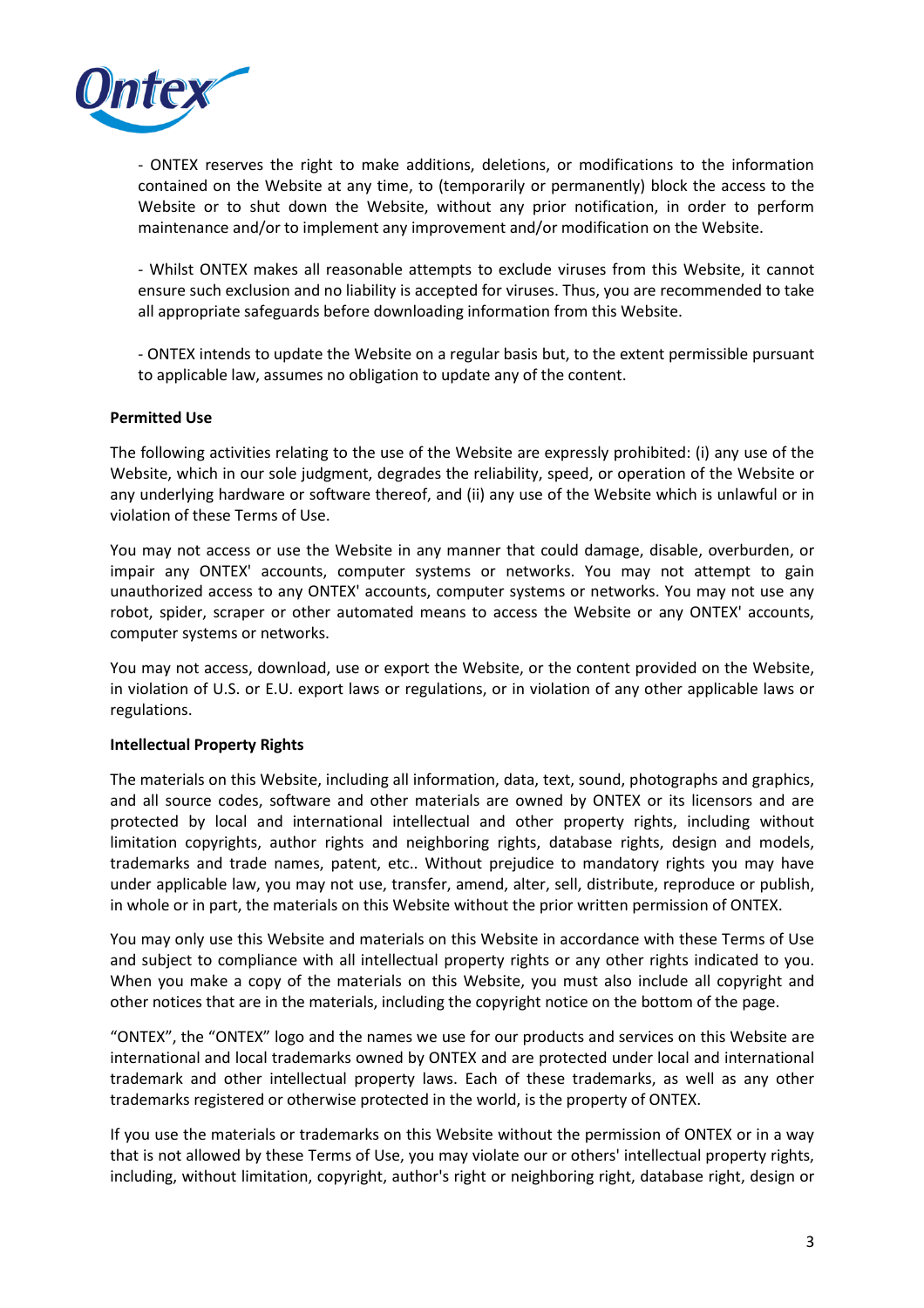

model right, trademark, patent, and other laws. In that event, we may automatically revoke your permission to use this Website and we reserve the right to take all measures that we consider adequate in order to prevent, terminate or obtain reparation for any infringement of intellectual property rights. Legal title to the materials remains with us or with the authors of the materials contained on this Website. All rights not expressly granted are reserved. You agree not to display or use the ONTEX' logo or trademarks in any manner without our prior written permission.

No other rights of any kind are licensed or assigned or shall otherwise pass to persons accessing this information.

## <span id="page-3-0"></span>**Disclaimer of Warranty**

YOU EXPRESSLY UNDERSTAND AND AGREE THAT YOUR USE OF THIS WEBSITE IS AT YOUR SOLE RISK AND PERIL. THIS WEBSITE IS PROVIDED ON AN "AS IS" AND "AS AVAILABLE" BASIS, WITH ALL FAULTS.

TO THE FULLEST EXTENT PERMITTED BY APPLICABLE LAW, ONTEX EXPRESSLY DISCLAIMS ALL WARRANTIES OF ANY KIND, WHETHER EXPRESS OR IMPLIED, INCLUDING, BUT NOT LIMITED TO THE WARRANTIES FOR HIDDEN OR LATENT DEFECT, OF MERCHANTABILITY, FITNESS FOR A PARTICULAR PURPOSE AND NON-INFRINGEMENT. TO THE FULLEST EXTENT PERMITTED BY APPLICABLE LAW, ONTEX MAKES NO WARRANTY THAT (i) THE WEBSITE WILL MEET YOUR REQUIREMENTS, (ii) THE WEBSITE WILL BE UNINTERRUPTED, TIMELY, SECURE, ERROR-FREE, OR VIRUS-FREE (iii) THE INFORMATION THAT MAY BE OBTAINED FROM THE USE OF THE WEBSITE WILL BE ACCURATE, COMPREHENSIVE, OR RELIABLE.

ANY MATERIAL DOWNLOADED OR OTHERWISE OBTAINED THROUGH THE USE OF THIS WEBSITE IS DONE AT YOUR OWN DISCRETION AND RISK, AND YOU WILL BE SOLELY RESPONSIBLE FOR ANY DAMAGE TO YOUR COMPUTER SYSTEM OR LOSS OF DATA THAT RESULTS FROM THE DOWNLOAD OF ANY SUCH MATERIAL IN ACCORDANCE WITH SECTION "LIMITATION OF LIABILITY" BELOW.

The above limitations of warranties may not be permitted in all jurisdictions, and these limitations are notably without prejudice to your mandatory rights as a consumer under applicable laws.

## <span id="page-3-1"></span>**Limitation of Liability**

Any and all announcements and statements made on this Website pertaining to marketing activities or financial data are statements of intention only and do not constitute any obligation or liability on the part of ONTEX and/or its agents and affiliated companies.

TO THE FULLEST EXTENT PERMITTED BY APPLICABLE LAW, YOU EXPRESSLY UNDERSTAND AND AGREE THAT IN NO EVENT SHALL ONTEX OR ANY OF ITS CONTRACTORS OR EMPLOYEES BE LIABLE FOR ANY DIRECT, INDIRECT, SPECIAL, CONSEQUENTIAL DAMAGES, INCLUDING BUT NOT LIMITED TO DAMAGES WHATSOEVER RESULTING FROM LOSS OF USE, DATA, PROFITS, BUSINESS, OPPORTUNITY, GOODWILL, CLIENTELE ARISING OUT OF OR IN CONNECTION WITH THE USE OR PERFORMANCE OF SOFTWARE, DOCUMENTS, PROVISION OF OR FAILURE TO PROVIDE SERVICES, DELAYS OR INTERRUPTION OF ACCESS TO THE WEBSITE, COMPUTER VIRUS, FAILURE OR MALFUNCTION OF YOUR SYSTEMS ARISING IN RELATION TO YOUR USE OF THE WEBSITE, INACCURATE CONTENT OR OMISSION, OR OTHER INTANGIBLE LOSSES, AS WELL AS THIRD PARTY CLAIMS (EVEN IF ONTEX HAS BEEN ADVISED OF THE POSSIBILITY OF SUCH DAMAGES), RESULTING FROM CLAIMS BASED ON WARRANTY, CONTRACT, TORT, NEGLIGENCE (INCLUDING GROSS NEGLIGENCE), HIDDEN OR LATENT DEFECTS, STRICT LIABILITY, AND ANY OTHER LEGAL THEORY.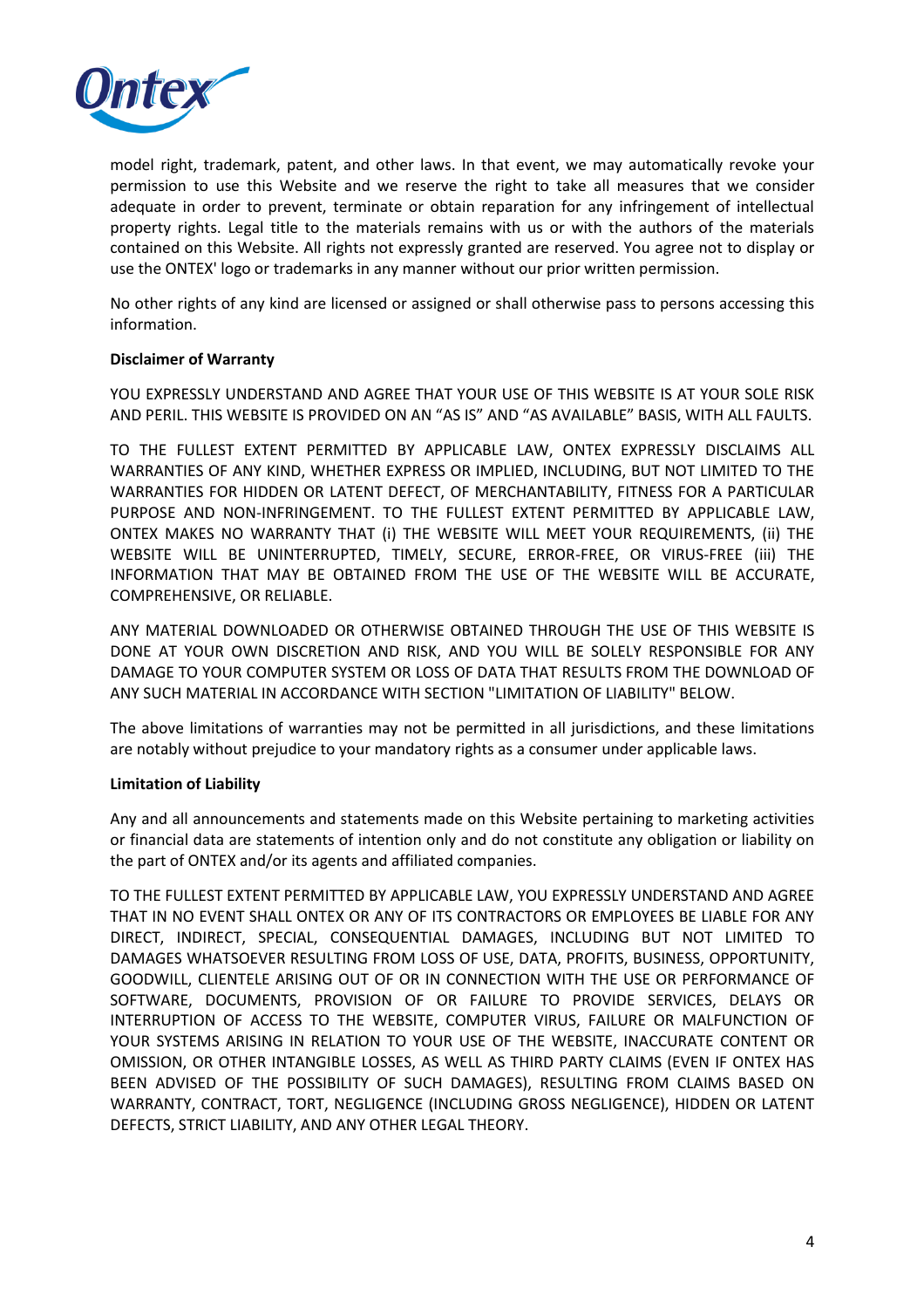

TO THE FULLEST EXTENT PERMITTED BY APPLICABLE LAW, THE TOTAL LIABILITY OF ONTEX, ITS OFFICERS, DIRECTORS, EMPLOYEES, AGENTS, SUPPLIERS, IF ANY, FOR LOSSES OR DAMAGES SHALL BE LIMITED TO THE AMOUNT OF YOUR ACTUAL DAMAGES, NOT TO EXCEED EUR € 100. THIS LIMIT OF LIABILITY MAY NOT BE EFFECTIVE IN SOME JURISDICTIONS. IN NO EVENT SHALL ONTEX, ITS OFFICERS, DIRECTORS, EMPLOYEES, AGENTS, OR SUPPLIERS BE LIABLE TO YOU FOR ANY LOSSES OR DAMAGES OTHER THAN THE AMOUNT DESCRIBED ABOVE.

This limitation of liability does not limit ONTEX' liability for its own intentional negligence or fraud, or any other liability which may not be excluded under applicable law, and is without prejudice to your mandatory rights as a consumer under applicable law.

## <span id="page-4-0"></span>**External Links**

This Website contains some hyperlinks to other websites and references to other information sources. These links and information sources are provided as information. These websites and the information contained on those websites are not under ONTEX' control nor supervision and they have not been checked by us and these Terms of Use do not apply to them. ONTEX offers no guarantee of the quality, legality, reliability and completeness of the information contained on those websites. We decline any responsibility for any damage that may result from consulting any of the information contained on those websites.

## <span id="page-4-1"></span>**Accounts and Passwords**

If you choose to register to the Website, you may not share your password(s), account information, or access to the Website. You are responsible for maintaining the confidentiality of your password(s) and account information, and you are responsible for all activities that occur under your password(s) or account(s) or as a result of your access to the Website.

## <span id="page-4-2"></span>**General**

Your obligations under this section and sections "Disclaimer of Warranty" and "Limitation of liability" will survive termination of these Terms of Use for a period of 5 years.

If any provision of these Terms of Use is found to be invalid by any court having competent jurisdiction, the invalidity of such provision shall not affect the validity of the remaining provisions of these Terms of Use, which shall remain in full force and effect. No waiver of any of these Terms of Use shall be deemed a further or continuing waiver of such term or condition or any other term or condition.

You agree to hold harmless, defend and indemnify ONTEX and its directors, officers, employees, contractors, and agents from and against any and all claims, proceedings, damages, expenses, costs and losses (whether direct, indirect, economic or consequential, and including without limitation loss of profit, loss of opportunity, loss of business, loss of data and loss of goodwill, as well as third parties' claims) arising out of, in connection with or otherwise in relation to your violation of these Terms of Use.

## <span id="page-4-3"></span>**Applicable law – Competent Court**

The Website was created and is operated under the laws of Belgium. These Terms of Use and any contractual or non contractual (including pre-contractual) matters in connection with their conclusion, validity, interpretation, enforcement, performance and termination shall be construed and interpreted in accordance with and governed by the laws of Belgium, to the extent that the laws